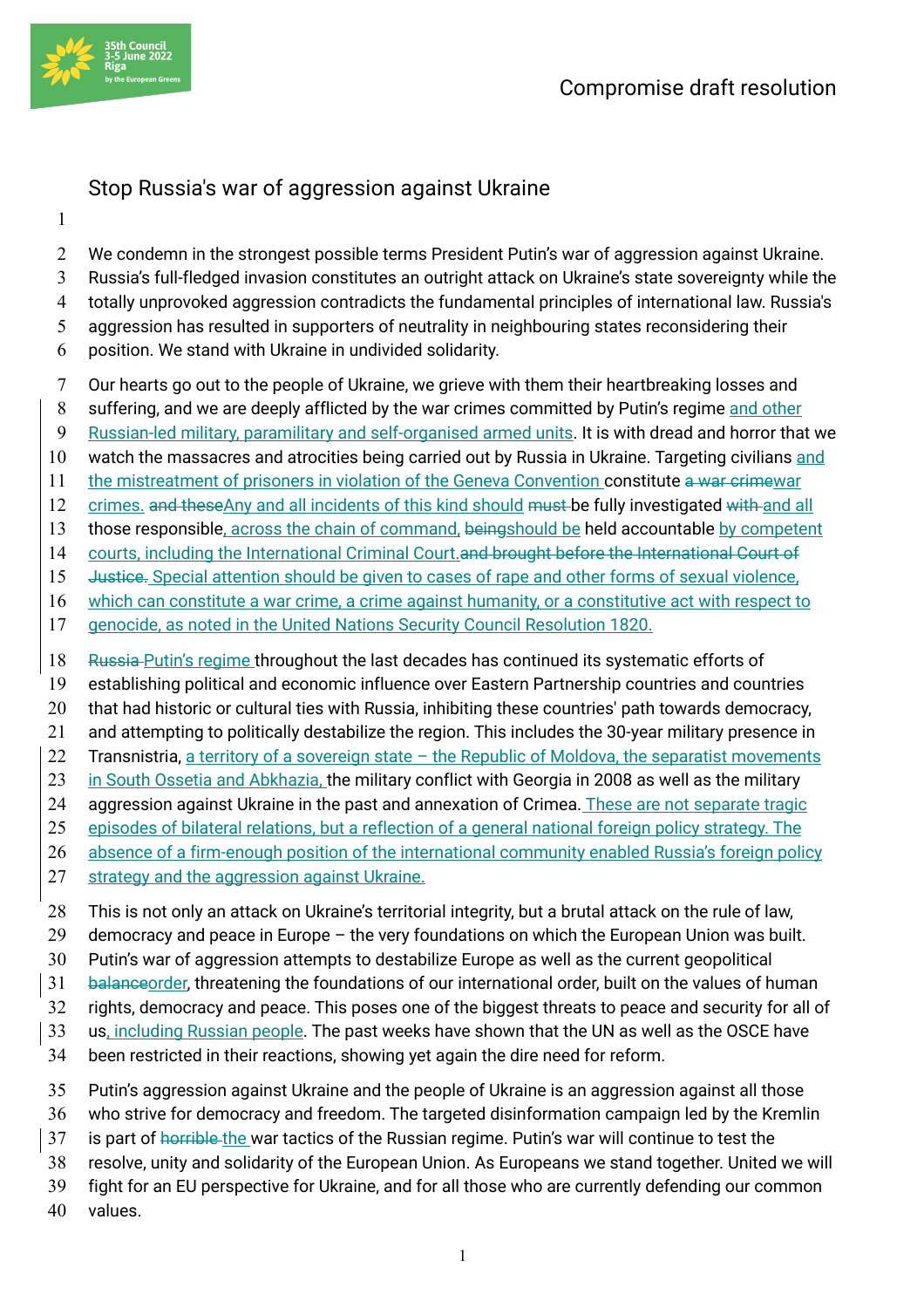

- The developments of the last weeks have shown clearly and distinctly how central
- a feminist foreign policy is, based on international law and human rights.
- Militarisation cannot be the sole response to the threat of our security. As
- European Green Family we stand for broad strategic approach, including military
- and civilian, preventive and reactive, short term and long-term instruments
- working towards human security. A Green Common Foreign and Security Policy aims
- at defending our values by using foreign policy instruments comprehensively. Our
- inclusive concept of human security is based on our firm belief in
- multilateralism, international justice, rule of law and the protection of human
- rights.
- As European Green Family we stand for the Common Security Principles, where peace is always the
- final goal and diplomacy remains a priority. All people have the right to human security: freedom from
- fear and freedom from want. Building trust between nations and peoples is fundamental to peaceful
- 54 and sustainable human existence. Military response cannot be the only response to the threat of our
- security. A green feminist vision for the Common Foreign and Security Policy aims at defending our
- values by using foreign policy instruments comprehensively. Our inclusive concept of human security is
- based on our firm belief in multilateralism, international justice, rule of law and the protection of
- human rights. An intersectional feminist approach to societies and conflicts, needs to be based on
- international law and human rights; it addresses the vulnerabilities between and within different
- groups at risk, and aims at guaranteeing their individual rights.
- In the light of the developments since February 2022, we stand for a broad strategic approach,
- including military and civilian, preventive and reactive, short term and long-term instruments working
- towards human security. We firmly believe that these values shall be implemented in any case of
- disputes between countries. If not mandated by the United Nations, we reject the use or the threat of
- using military power or intervention by any country on another sovereign state and the military
- occupation of a sovereign state.
- Our dependence on Russian oil and gas has led to a steep increase of energy prices while fuelling
- Putin's war. The current situation is proving yet again that energy sovereignty is a question of
- security. As European Greens we are committed to ending fossil fuel dependency. Now even more
- than ever, we need to accelerate all our efforts to increase renewables, improve energy efficiency
- and strengthen energy saving prioritizing a truly green, socially just transition for all, in Europe and
- 72 globally. This includes the notion that renewables are our only long-term safe, clean and
- 73 sustainable source of energy: They are our path towards a more sustainable, just and peaceful world.
- As European Greens we strongly believe that now is the time to accelerate our efforts for a Green
- transition. Undermining attempts of climate and biodiversity protection right now in the name of
- food security is precisely the wrong way forward- further intensification of the agricultural industry
- is destroying our food base. A full-fledged, green reorientation of our agriculture and biodiversity
- policy is now more necessary than ever given the significant effect on food production and exports
- 80 from Ukraine, resulting from the invasion. Russia's war massively threatens the food situation
- 81 across the globe, particularly hitting vulnerable countries in the Global South. The blocking of the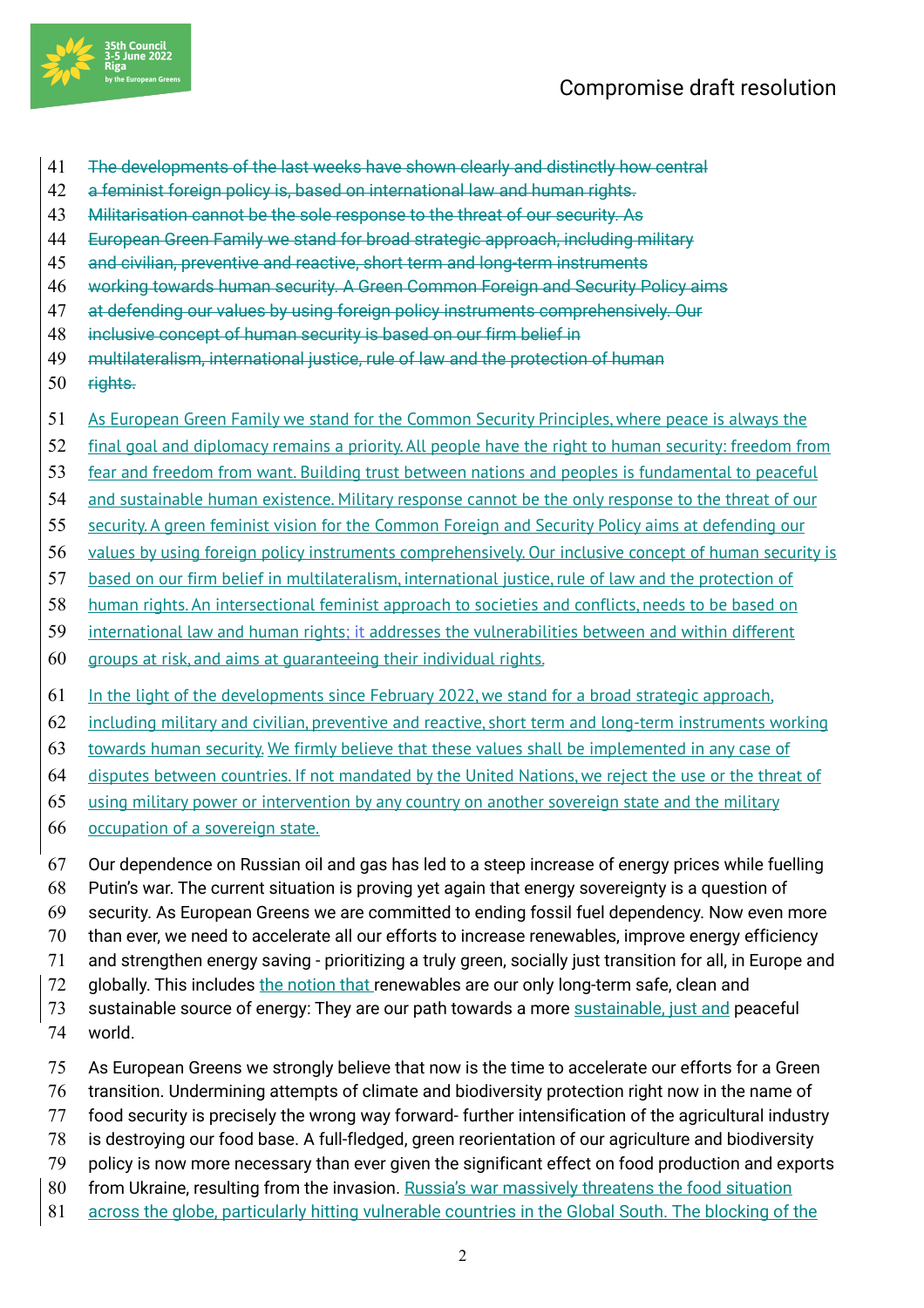

- 82 exports of cereals, sunflower seed oil and other Ukrainian products, as well as the destruction of
- 83 farmers' fields, machinery and infrastructure, is going to afflict all those countries who rely on that
- 84 agricultural produce, thus generating a second humanitarian crisis.
- 85 As of today, 6.5an estimate of 8 million Ukrainian residents have been internally displaced and
- 86 more then 6.6 million have fled the country due to the war. The willingness of Moldova and all
- 87 European EU Member States, but especially those bordering Ukraine, to shelter those in need has
- 88 been unprecedented. As European Greens we stand in solidarity with all those who are fleeing war
- 89 and persecution no matter where they are from!
- 90 **Therefore, we, the European Green Party, having peace as our main goal, firmly condemn all**
- 91 **human rights violations and call for the following steps as essential in reducing Russia's Putin's**
- 92 **regime's capability to continue its aggression against Ukraine and call for help in rebuilding**
- 93 **Ukraine:**
- 94 1. European countries should use all possible diplomatic and political means, as well as 95 support international initiatives, in order to pressure Russia into unconditionally 96 withdrawing its troops from the internationally recognised territory of Ukraine as well as 97 breakaway regions from other states. We call on the United Nations and Organization for 98 Security and Cooperation in Europe (OSCE) to redouble their efforts to bring about the end 99 of hostilities.
- $\frac{100}{2}$  EU Member States must quickly, fully and effectively implement all sanctions currently in 101 place. As Putin's escalation continues, targeted and hard-hitting sanctions must be brought 102 to bear immediately. While at the same time all actors involved should continue to work on 103 all possible diplomatic efforts to end Russian aggression as soon as possible.
- 104 3. All efforts for financial, economic and humanitarian assistance to Ukraine must be 105 strengthened, with all governments playing their part, exhausting a multitude of measures. 106 These are unprecedented times of an unprovoked war of aggression where we are 107 witnessing breaches of international law and war crimes being committed, we thus see the 108 necessity for Ukraine to continue to receive military support quickly to be able to defend 109 itself against Russian attacks.
- $\frac{110}{4}$  At the same time, it is necessary for all actors involved to plan and coordinate long-term 111 support with the overall goal to foster as well as implement a peace building process with 112 all its complex, multi-faceted dimensions. This surely involves the necessary financial 113 support for the reconstruction of Ukrainian infrastructure and war damages, as well as for 114 victim assistance and environmental remediation.
- $\parallel$  15  $\parallel$  5. The European Union and its Member States must heavily bolster all efforts to ensure 116 energy security for all European residents. It is high time to massively accelerate the 117 expansion of renewables, while boosting energy efficiency and saving. The fossil phase-out 118 and the energy transition must be accelerated at all levels. All efforts must be made to stop 119 Europe's dependence on fossil fuels now. We call for an embargo on all imports of fossil 120 fuels from Russia as promptly soon as it is humanly possible to implement mitigation 121 measures, including consumption reduction.
- 122 1.6. At the same time, the European Union must work towards a common solidarity